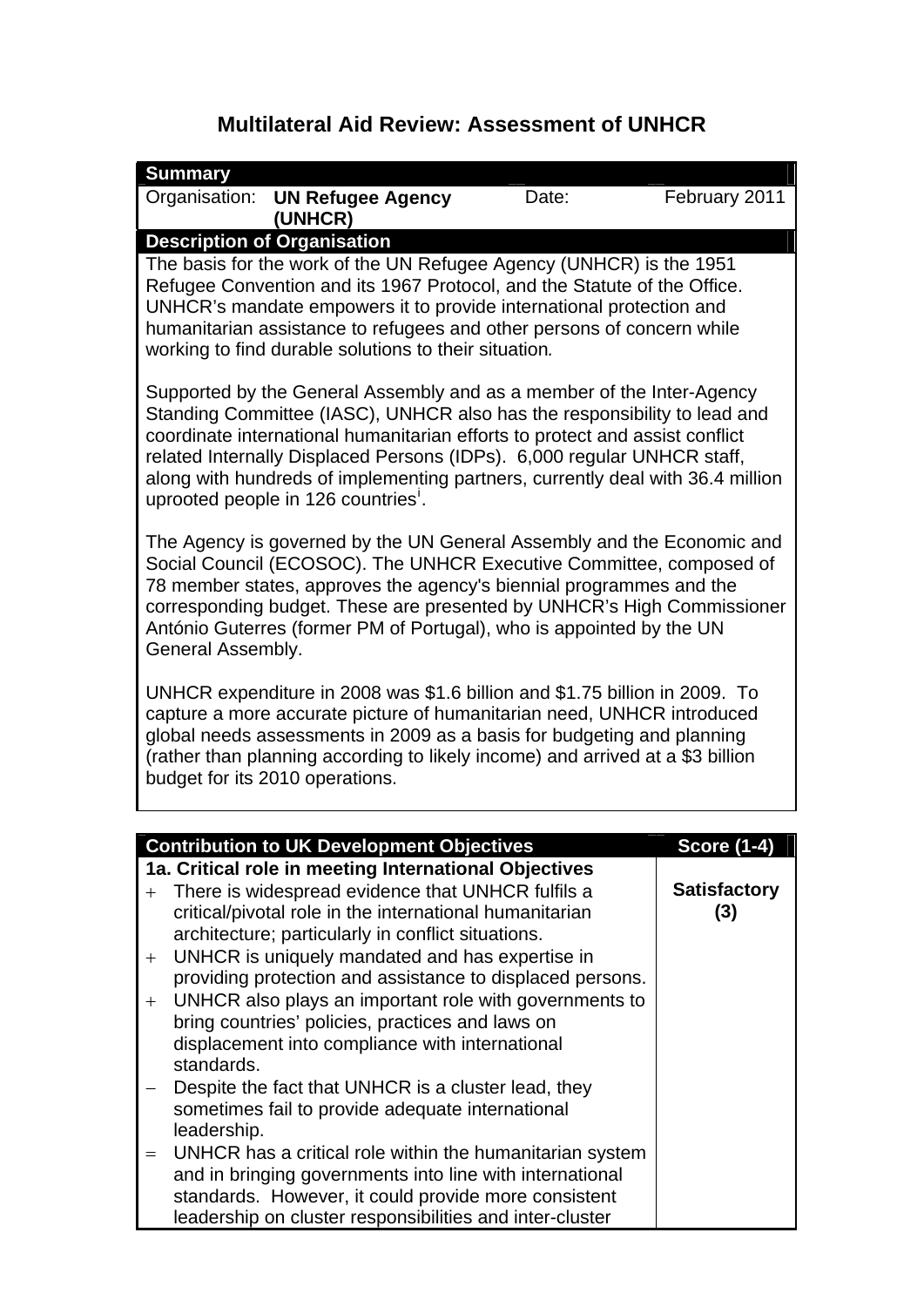|                        | coordination.                                                                                                                                                                                                                                                                                                                                                                                                                                                                                                                                                                                                                                       |                            |
|------------------------|-----------------------------------------------------------------------------------------------------------------------------------------------------------------------------------------------------------------------------------------------------------------------------------------------------------------------------------------------------------------------------------------------------------------------------------------------------------------------------------------------------------------------------------------------------------------------------------------------------------------------------------------------------|----------------------------|
| $+$<br>$+$<br>$=$      | 1b. Critical role in meeting UK Aid Objectives<br>UNHCR's role and operations are important for UK<br>development and humanitarian objectives.<br>Their unique mandate and comparative advantage will<br>continue to make them critical to delivering DFID<br>humanitarian objectives and UKBA domestic refugee<br>objectives.<br>Inconsistent leadership on coordination and clusters<br>UNHCR has a good fit with UK aid objectives and wider<br>HMG priorities, however it sometimes fails to fulfil its<br>cluster responsibilities.                                                                                                            | <b>Satisfactory</b><br>(3) |
| $+$<br>$^{+}$<br>$=$   | 2. Attention to Cross-cutting Issues:<br>2a. Fragile Contexts<br>Staff are well equipped to work in conflict/fragile contexts,<br>and working in such environments is mainstreamed<br>throughout UNHCR's guidance and policies.<br>Monitoring reports are frequently published, actively<br>used, and inform policy and programming.<br>UNHCR works very well in fragile contexts with<br>experienced staff, comprehensive guidelines and<br>frequent monitoring reports.                                                                                                                                                                           | <b>Strong</b><br>(4)       |
| $+$<br>$+$<br>$=$      | 2b. Gender Equality<br>There is clear evidence of UNHCR's policies, structures<br>and incentives to promote gender equality, with gender<br>being mainstreamed at country-level.<br>An external evaluation of UNHCR's Age Gender Diversity<br>Mainstreaming approach highlights positive impact on<br>gender policy, programming, and outcomes.<br><b>UNHCR's new Results Based Management Focus</b><br>system currently lacks disaggregated sex and age data.<br>UNHCR's policy, structures and incentives all promote<br>gender equality but their new Results Based<br>Management system does not incorporate disaggregated<br>sex and age data. | <b>Satisfactory</b><br>(3) |
| $+$<br>$\pm$<br>$^{+}$ | 2c. Climate Change<br>UNHCR is experienced in environmental management<br>and it is a policy priority in all operations and phases of<br>the agency's work.<br><b>UNHCR's Environmental Guidelines are wide ranging</b><br>and of a high standard.<br>Environmental protection is included in UNHCR's<br>budgeting and planning and is a cross-cutting issue in<br><b>UNHCR's Results Framework and GSPs.</b><br>UNHCR could still do more to fully implement their<br>guidelines and policies.<br>UNHCR are strong in this area with comprehensive                                                                                                 | <b>Satisfactory</b><br>(3) |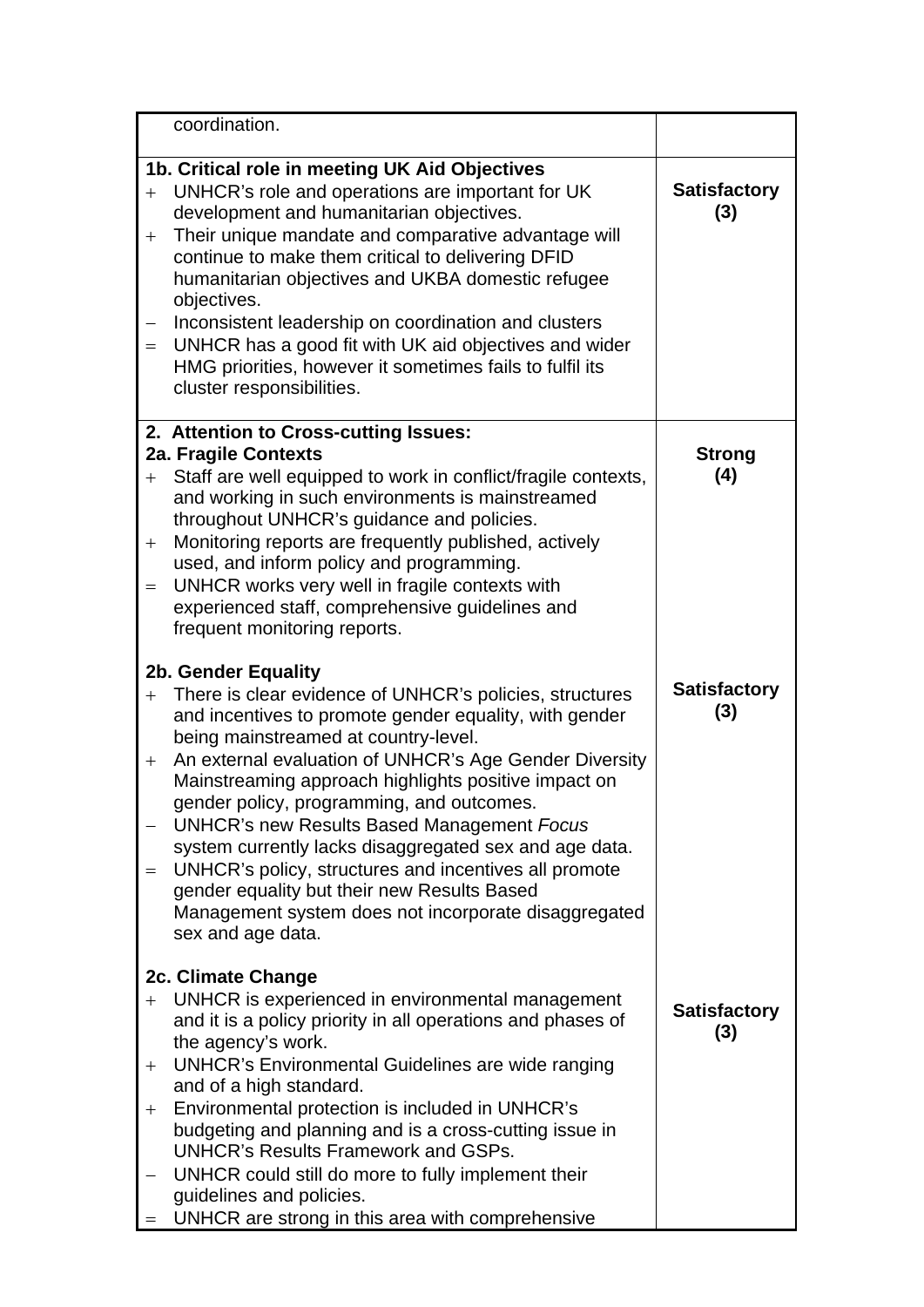|                                 | guidelines and the inclusion of environmental protection<br>in their budgeting and planning, but they could still do<br>more to further imbed and develop their approach.                                                                                                                                                                                                                                                                                                                                                                                                                                                                                                                                                                                                                                                                                                                                                                                     |                            |
|---------------------------------|---------------------------------------------------------------------------------------------------------------------------------------------------------------------------------------------------------------------------------------------------------------------------------------------------------------------------------------------------------------------------------------------------------------------------------------------------------------------------------------------------------------------------------------------------------------------------------------------------------------------------------------------------------------------------------------------------------------------------------------------------------------------------------------------------------------------------------------------------------------------------------------------------------------------------------------------------------------|----------------------------|
| $^{+}$<br>$^{+}$<br>$=$         | 3. Focus on Poor Countries <sup>1</sup><br>UNHCR is active in all countries identified as having the<br>greatest humanitarian need<br>UNHCR also works with refugees in countries which are<br>wealthier<br>UNHCR mainly works in those countries with the greatest<br>humanitarian need, but its mandate means it also has a<br>presence in other countries.                                                                                                                                                                                                                                                                                                                                                                                                                                                                                                                                                                                                 | <b>Satisfactory</b><br>(3) |
| $+$<br>$+$<br>$+$<br>$+$<br>$=$ | 4. Contribution to Results<br>UNHCR is able to demonstrate a significant contribution<br>to humanitarian results and that it delivers against most<br>of its objectives.<br>The agency is making good progress on enhancing its<br>capability by introducing new comprehensive results<br>based management (RBM) systems and tools, including<br>a Global Management Accountability Framework.<br>Their prioritised budgeting and planning ensures<br>challenging objectives and ambitious targets for<br>improvements in delivery at country-level are maintained.<br>Results are being delivered at country-level in part due to<br>sweeping structural and management reforms.<br>The reforms still have some teething problems and<br>UNHCR needs to continue to refine its systems.<br>UNHCR is delivering well against their objectives, both at<br>the strategic and country level. A wide-range of reforms<br>has supported this consistent delivery. | <b>Strong</b><br>(4)       |
|                                 | <b>Organisational Strengths</b>                                                                                                                                                                                                                                                                                                                                                                                                                                                                                                                                                                                                                                                                                                                                                                                                                                                                                                                               | <b>Score (1-4)</b>         |
| $^{+}$<br>$^+$<br>$+$<br>$^{+}$ | 5. Strategic & Performance Management<br>UNHCR has a clear mandate with clear line of sight to<br>strategy and implementation plans and an effective<br>governing body and effective leadership which uses<br>results and evaluation evidence to drive improvements.<br>The agency is also undergoing positive reforms in the<br>area of transparent, merit-based recruitment.<br>It has implemented in 2010 a comprehensive results<br>framework.<br>It has an effective evaluation function which is<br>implementing processes to ensure evaluations are acted<br>on.<br>Some staff dissatisfaction about the way postings and<br>promotions are awarded.<br>UNHCR has a clear mandate with an effective governing                                                                                                                                                                                                                                          | <b>Satisfactory</b><br>(3) |

<span id="page-2-0"></span> 1 Humanitarian agencies have been assessed according to their focus on countries with the greatest humanitarian need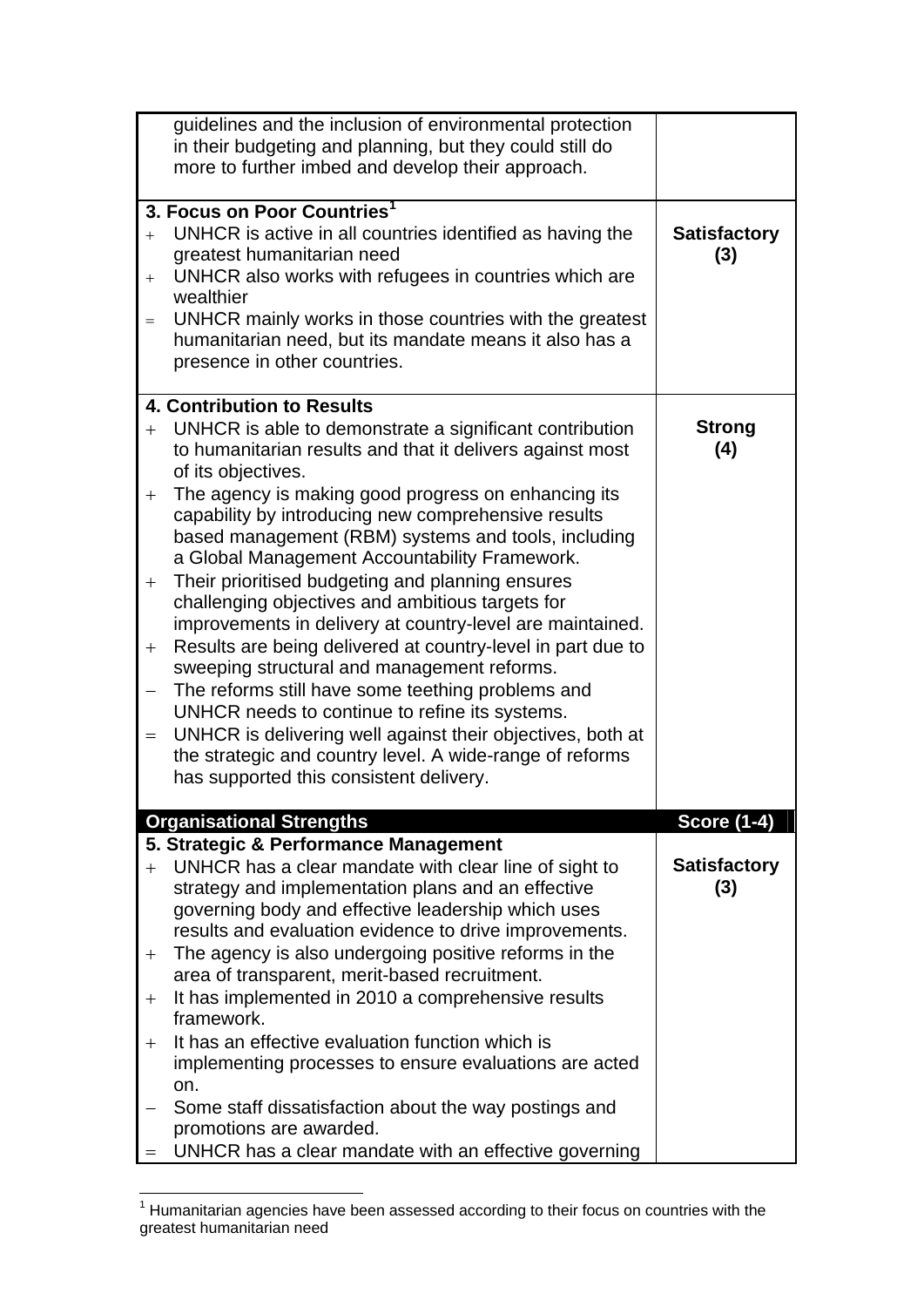|                                       | body and leadership. There is some staff dissatisfaction<br>with postings and promotion, but UNHCR are instituting<br>reforms in this area.                                                                                                                                                                                                                                                                                                                                                                                                                                                                                                                                                                                                                                                                                                                                                                                                                                      |                            |
|---------------------------------------|----------------------------------------------------------------------------------------------------------------------------------------------------------------------------------------------------------------------------------------------------------------------------------------------------------------------------------------------------------------------------------------------------------------------------------------------------------------------------------------------------------------------------------------------------------------------------------------------------------------------------------------------------------------------------------------------------------------------------------------------------------------------------------------------------------------------------------------------------------------------------------------------------------------------------------------------------------------------------------|----------------------------|
| $+$<br>$^{+}$<br>$+$<br>$=$           | 6. Financial Resources Management<br>UNHCR sets operational budgets and plans, follows<br>criteria for allocating funding, and regularly publishes<br>budgets and expenditure.<br>The agency is strong on financial accountability with a<br>range of internal and external oversight processes.<br>Financial systems allow flexibility to meet priority needs<br>within pre-agreed operational budgets.<br>Lack of detailed information on UNHCR's criteria for<br>allocation of core funding across their 4 budget pillars<br>(population groups).<br>UNHCR field offices could more comprehensively<br>manage costs, maximise resources, and curtail<br>programmes where necessary.<br>UNHCR has strong financial accountability processes<br>and sets operational budgets and plans. There is a lack<br>of detailed information on how funds are allocated across<br>their 4 budget pillars, and some field offices could do<br>more to control costs or maximise resources. | <b>Satisfactory</b><br>(3) |
| $^{+}$<br>$+$<br>$^{+}$<br>$+$<br>$=$ | <b>7. Cost and Value Consciousness</b><br>UNHCR challenges and supports partners to think about<br>value for money (VFM)<br>They have a good range of systems and processes that<br>require senior management to take account of return and<br>cost effectiveness, which are continually developed.<br>Procurement is driven by VFM and spend is tracked,<br>analysed and reported.<br>UNHCR has achieved substantial reductions in overall<br>administrative costs.<br>Some country offices are not yet thinking about VfM or<br>cost control seriously.<br>UNHCR has a good range of systems and processes to<br>ensure VfM is considered by the organisation and that<br>senior management consider cost effectiveness, however<br>this does not always translate to all country office<br>behaviour.                                                                                                                                                                         | <b>Satisfactory</b><br>(3) |
| $+$<br>$^{+}$                         | 8. Partnership Behaviour<br>UNHCR works effectively with a wide range of partners<br>including UN agencies, NGOs and national/regional<br>structures.<br>UNHCR is effective at incorporating beneficiary voice in<br>its policies and programmes.<br>UNHCR needs to further strengthen its system-wide<br>responsibilities: cluster leadership; support to the HC<br>system; common needs assessment; and effective                                                                                                                                                                                                                                                                                                                                                                                                                                                                                                                                                              | Weak<br>(2)                |